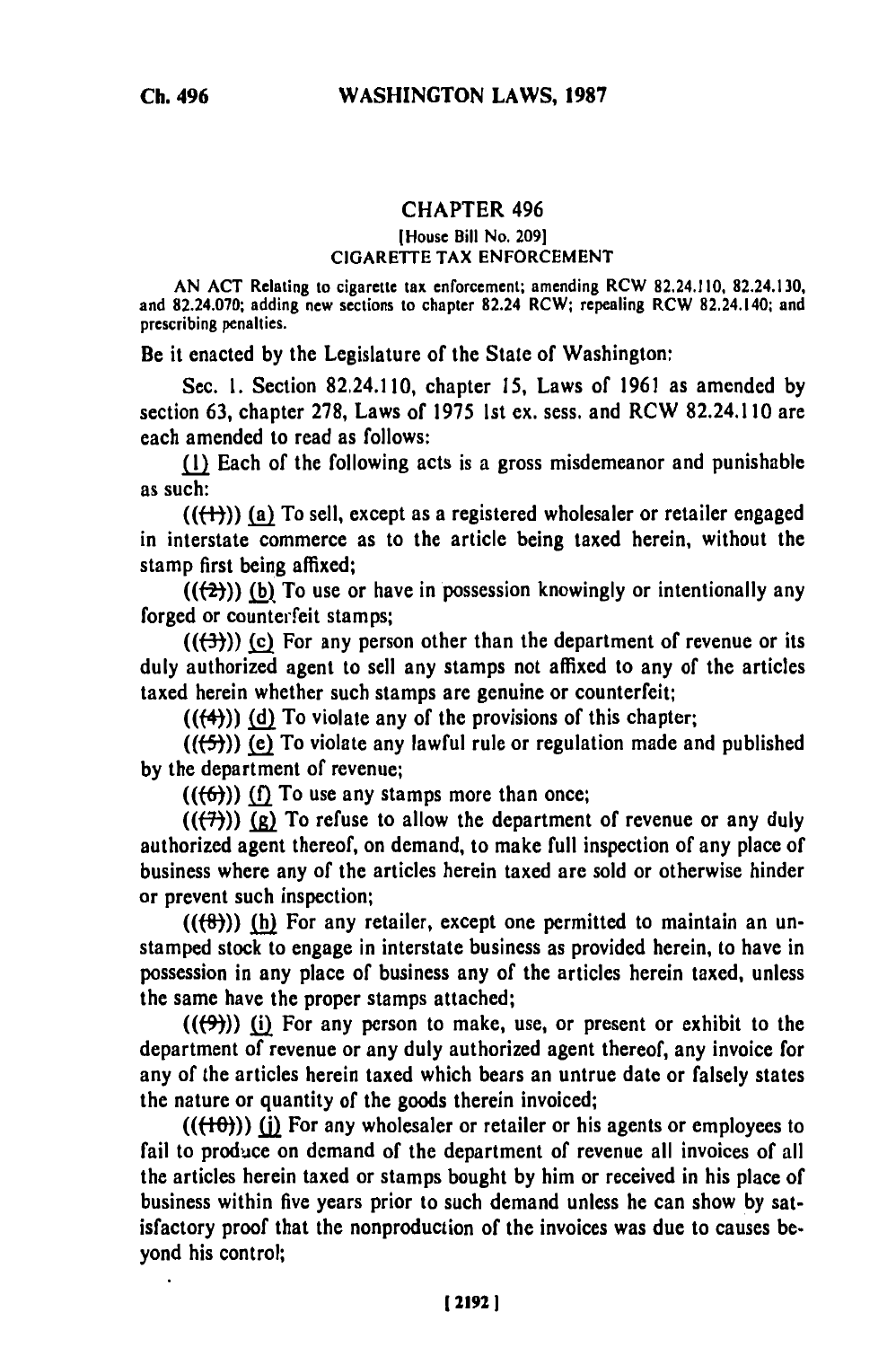**(((-I-)) (k)** For any person to receive in this state any shipment of any of the articles taxed herein, when the same are not stamped, for the purpose of avoiding payment of tax. It is presumed that persons other than dealers who purchase or receive shipments of unstampcd cigarettes do so to avoid payment of the tax imposed herein;

**(I)** For any person to possess or transport upon the public highways, roads, or streets of this state a quantity of sixty thousand cigarettes or less unless the proper stamps required **by** this chapter have been affixed or unless the person transporting the cigarettes has in actual possession invoices or delivery tickets therefor which show the true name and address of the consignor or seller, the true name of the consignee or purchaser, and the quantity and brands of the cigarettes so transported and unless the **ciga**rettes are consigned to or purchased **by** any person in this state who is a purchaser or consignee authorized **by** this chapter to possess unstamped cigarettes in this state.

(2) It is unlawful for any person knowingly or intentionally to possess or to transport upon the public highways, roads, or streets of this state a quantity in excess of sixty thousand cigarettes unless the proper stamps required **by** this chapter are affixed thereto or unless the person transporting the cigarettes actually possesses invoices or delivery tickets showing the true name and address of the consignor or seller, the true name of the consignee or purchaser, and the quantity and brands of the cigarettes so transported. Violation of this section shall **be** punished as a class **C** felony under Title **9A** RCW.

**(3) All** agents, employees, and others who aid, abet, or otherwise participate in any way in the violation of the provisions of this chapter or in any of the offenses  $((\text{herein})$  described in this chapter shall be guilty and punishable as principals, to the same extent as any wholesaler or retailer or any other person violating the provisions thereof.

Sec. 2. Section 82.24.130, chapter **15,** Laws of **1961** as amended **by** section 5, chapter **157,** Laws of **1972** ex. sess. and **RCW** 82.24.130 are each amended to read as follows:

((Subject to the provisions of REW 82.24.250, any articles taxed **leterm** found at any point within this state, which articles shall be held, owned or possessed by any person, and not having the stamps affixed to the packages or containers are hereby declared to be contraband goods, and may be seized by the department of revenue, or its duly authorized agent, or by any peace officer of the state, when directed by the department of revenue so to do, without a warrant, and said goods shall be offered by the de**partment of revenue for sale at public auction to the highest bidder after** due advertisement, but the department of revenue before delivering any of the goods so seized shall require the person, to whom such articles are sold, to affix the proper amount of stamps. The proceeds of sale of any goods sold **thereunder shall be paid to the department of revenue.**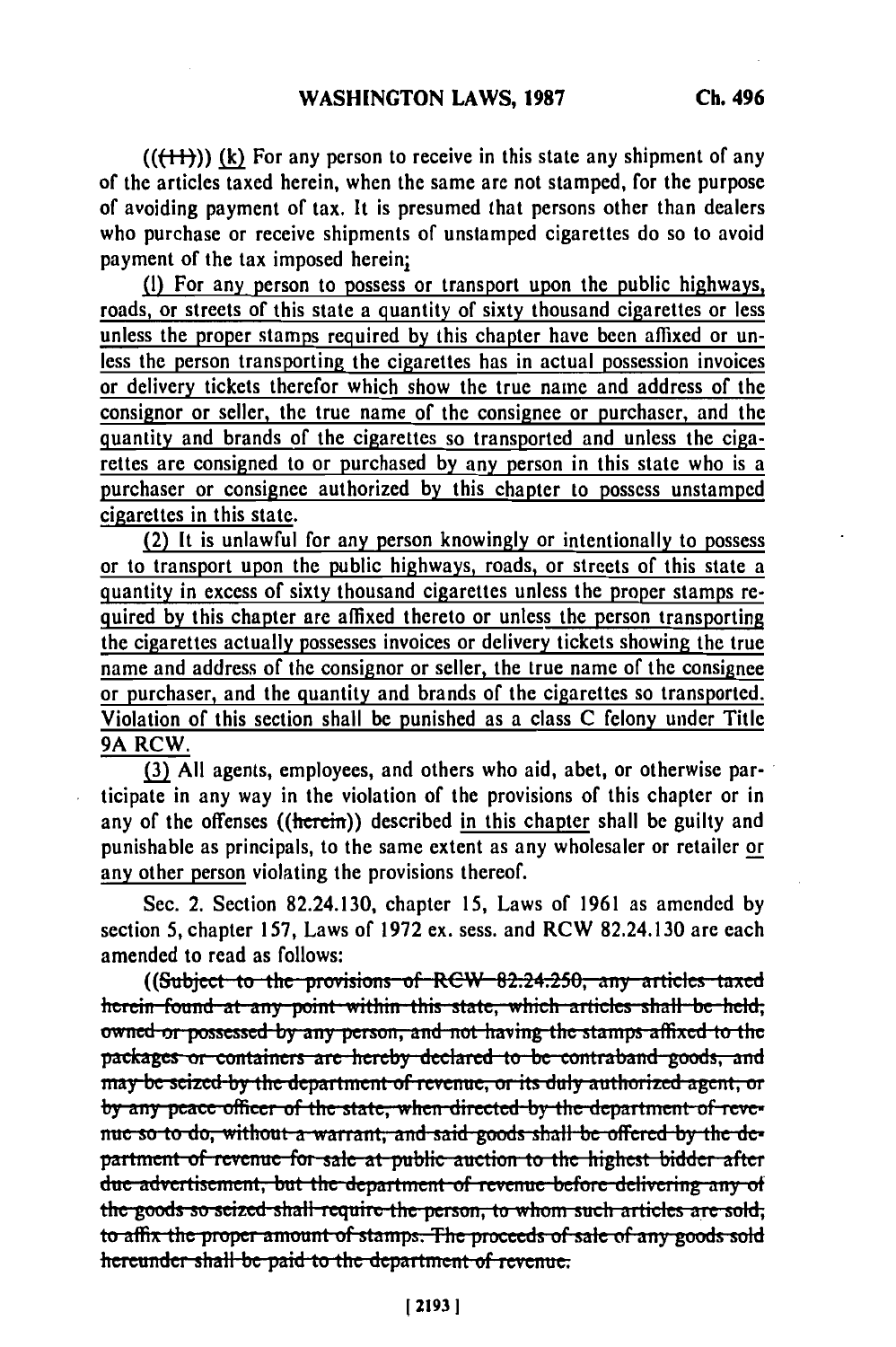**the cost of seizure and sale shall be paid out of the proceeds derived** from the sale before making remittance.))

**(1)** The following are subject to seizure and forfeiture:

(a) Subject to RCW 82.24.250, any articles taxed in this chapter that are found at any point within this state, which articles are held, owned, or possessed by any person, and that do not have the stamps affixed to the packages or containers.

**(b)** All conveyances, including aircraft, vehicles, or vessels, which are used, or intended for use, to transport, or in any manner to facilitate the transportation, for the purpose of sale or receipt of property described in (a) of this subsection, except:

(i) A conveyance used **by** any person as a common or contract carrier having in actual possession invoices or delivery tickets showing the true name and address of the consignor or seller, the true name of the consignee or purchaser, and the quantity and brands of the cigarettes transported, unless it appears that the owner or other person in charge of the conveyance is a consenting party or privy to a violation of this chapter;

(ii) A conveyance subject to forfeiture under this section by reason of any act or omission of which the owner thereof establishes to have been committed or omitted without his or her knowledge or consent;

(iii) A conveyance encumbered by a bona fide security interest if the secured party neither had knowledge of nor consented to the act or omission.

**(c)** Any vending machine ((and any vehicle, not a common carrier, which may be)) used for the purpose of violating the provisions of this chapter ((shall likewise be subject to seizure and sale in the same manner)).

(2) Property subject to forfeiture under this chapter may be seized by any agent of the department authorized to collect taxes or law enforcement ofhicer of this state upon process issued **by** any superior court or district court having jurisdiction over the property. Seizure without process may be made **if:**

(a) The seizure is incident to an arrest or a search under a search warrant or an inspection under an administrative inspection warrant; or

**(b)** The department or law enforcement officer has probable cause to believe that the property was used or is intended to **be** used in violation of this chapter and exigent circumstances exist making procurement of a search warrant impracticable.

**(3)** Notwithstanding the foregoing provisions of this section, articles taxed ((herein)) in this chapter which are in the possession of a wholesaler or retailer, licensed **by** the department, pursuant to the provisions of chapter **19.91** RCW for a period of time necessary to affix the stamps after receipt of the articles, shall not be considered contraband.

**NEW SECTION.** Sec. **3. A** new section is added to chapter 82.24 RCW to read as follows: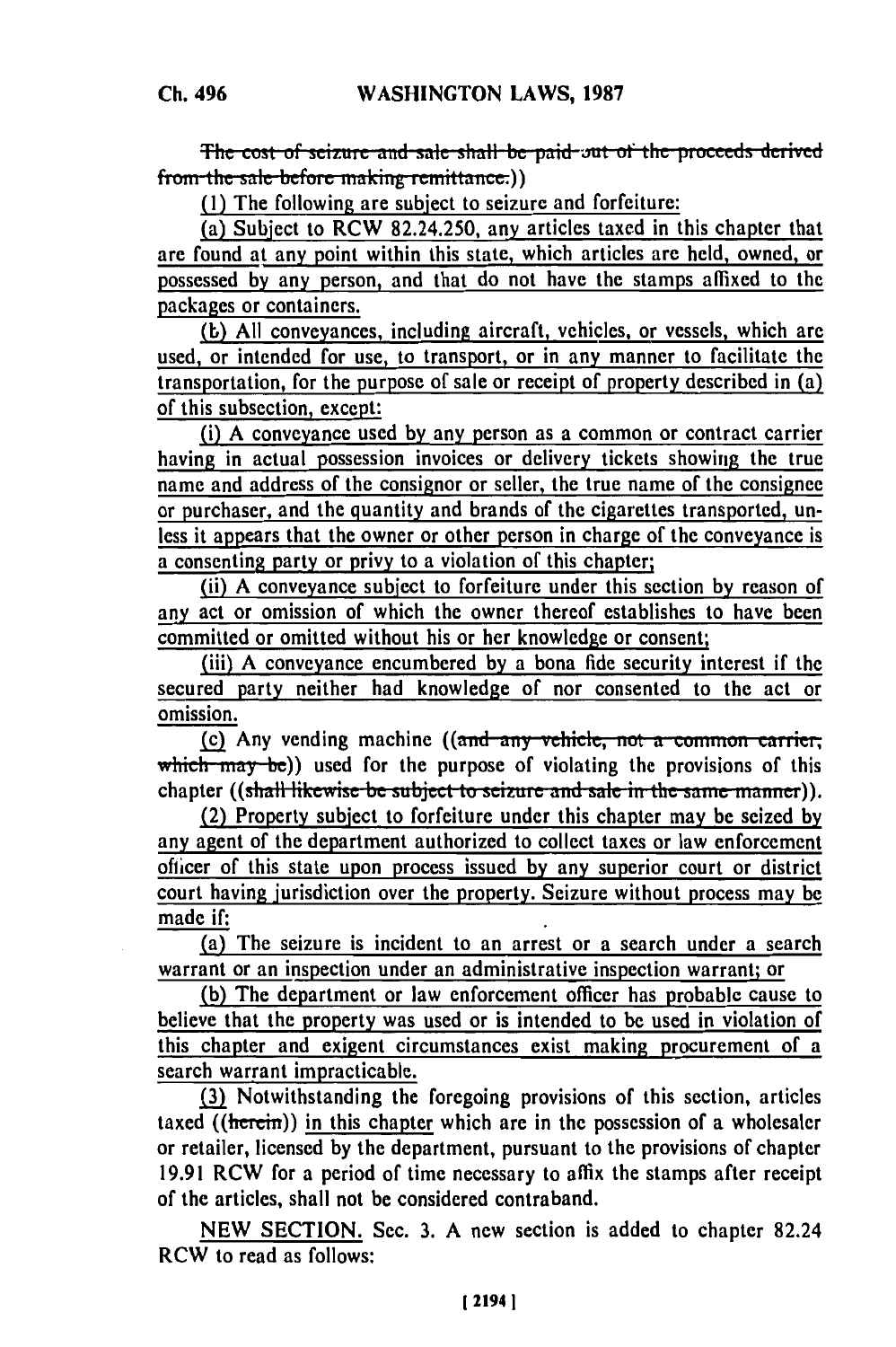In all cases of seizure of any property made subject to forfeiture under this chapter the department shall proceed as follows:

**(1)** Forfeiture shall be deemed to have commenced **by** the seizure. **No**tice of seizure shall be given to the department immediately if the seizure is made **by** someone other than an agent of the department authorized to collect taxes.

(2) Upon notification or seizure **by** the department or upon receipt of property subject to forfeiture under this chapter from any other person, the department shall list and particularly describe the property seized in duplicate and have the property appraised **by** a qualified person not employed **by** the department or acting as its agent. Listing and appraisement **of** the property shall be properly attested **by** the department and the appraiser, who shall be allowed a reasonable appraisal fee. No appraisal is required if the property seized is judged **by** the department to **be** less than one hundred dollars in value.

**(3)** The department shall cause notice to be served within five days following the seizure or notification to the department of the seizure on the owner of the property seized, if known, on the person in charge thereof, and on any other person having any known right or interest therein, of the seizure and intended forfeiture of the seized property. The notice may be served **by** any method authorized **by** law or court rule including but not limited to service **by** mail. **If** service is **by** mail it shall **be by** both certified mail with return receipt requested and regular mail. Service **by** mail shall be deemed complete upon mailing within the five-day period following the seizure or notification of the seizure to the department.

(4) **If** no person notifies the department in writing of the person's claim of ownership or right to possession of the items seized within fifteen days of the date of the notice of seizure, the item seized shall be considered forfeited.

**(5) If** any person notifies the department, in writing, of the person's claim of ownership or right to possession of the items seized within fifteen days of the date of the notice of seizure, the person or persons shall **be** afforded a reasonable opportunity to be heard as to the claim or right. The hearing shall be before the director or the director's designee, except that any person asserting a claim or right may bring an action for return of the seized items in the superior court of the county in which such property was seized, if the aggregate value of the article or articles involved is more than five hundred dollars. A hearing before the seizing agency and any appeal therefrom shall be in accordance with chapter 34.04 RCW. The burden **of** proof **by** a preponderance of the evidence shall be upon the person claiming to be the lawful owner or the person claiming to have the lawful right to possession of the items seized. The department shall promptly return the article or articles to the claimant upon a determination that the claimant is